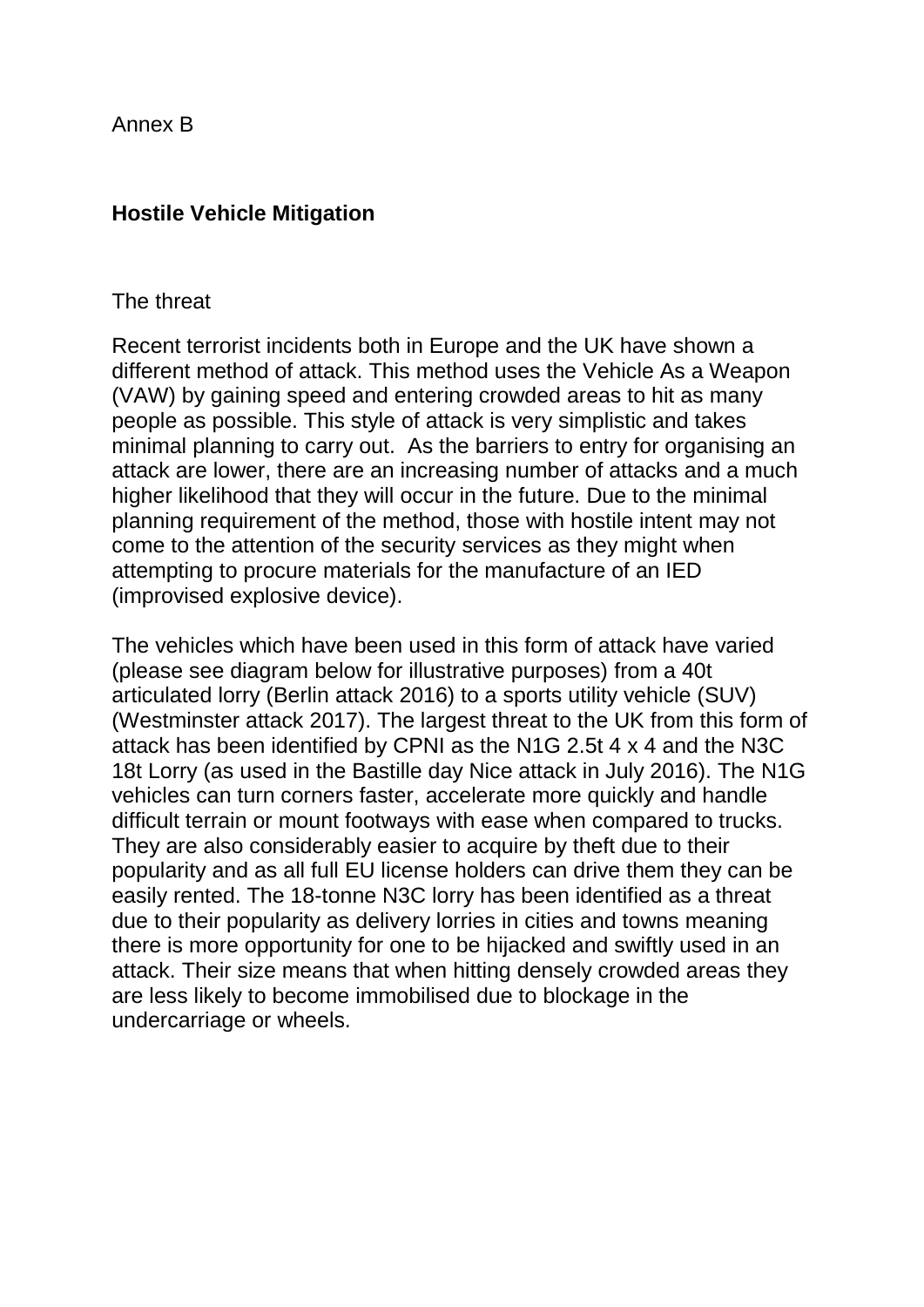

The method of attack for a VAW is to manoeuvre into place behind a protective line (possibly at low speed) then to accelerate to a high speed and to collide with as many people as possible for maximum effect. If the vehicle is stopped, the perpetrators could continue on foot as a marauding attack with either firearms or bladed weapons.

## Attack Planning

When using a vehicle as a means of attack, a terrorist will take into consideration the potential payoff in terms of propaganda (including the profile of the target), its economic value, disruption caused or the opportunity to cause mass casualties. Recent attacks in London and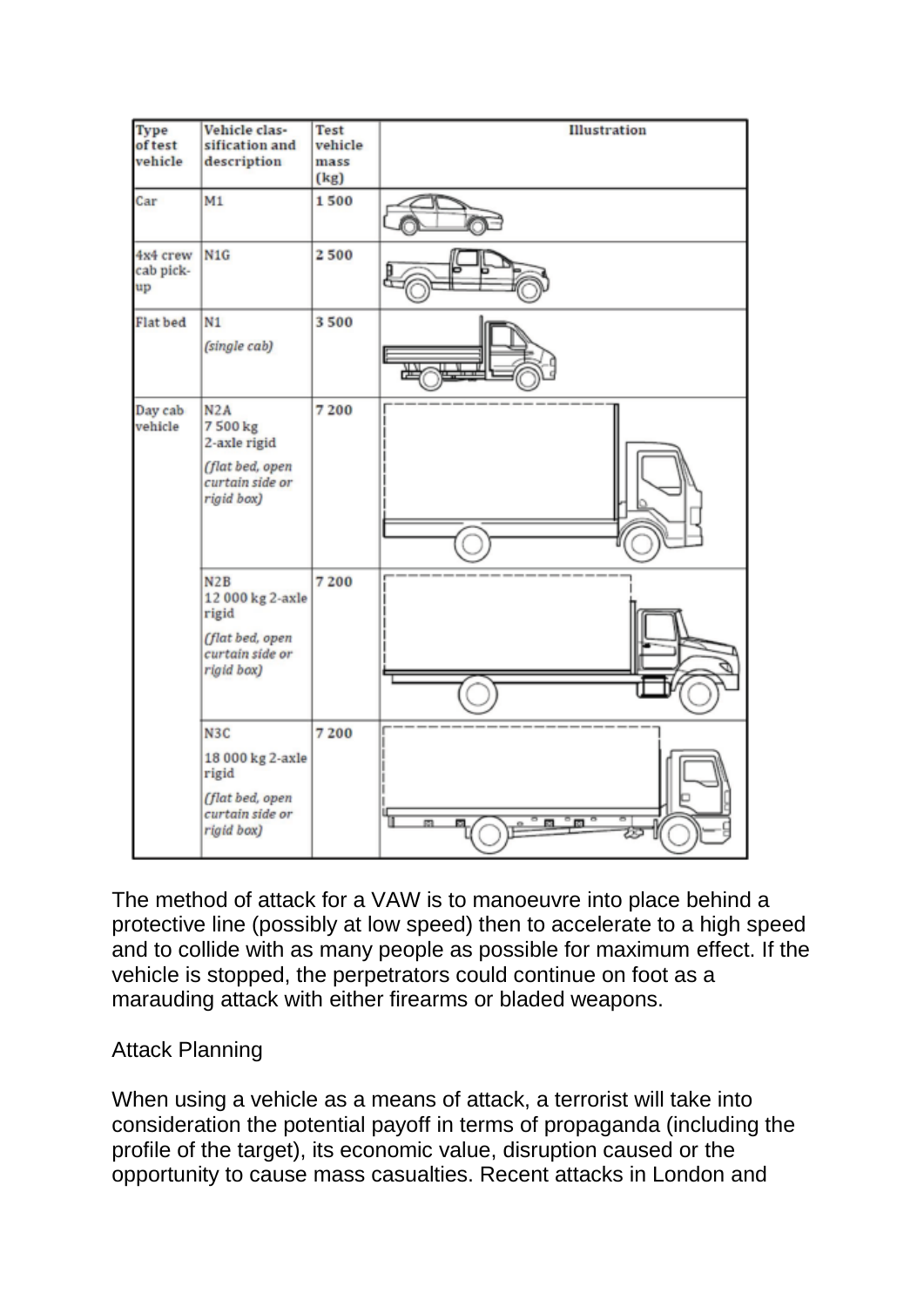Manchester were crude but achieved high profile propaganda for the proponents.

The ability to reach the target without being detected or stopped on route will be taken into consideration as will the ease of access. Enhanced police presence and road closures will reduce the likelihood of an attack.

Pre-attack planning can range from the complex and detailed, undertaken over a period of time, to something based on the terrorist's familiarity with the target. During the planning phase, there will be a period of information gathering confirming approach routes and point(s) of attack to achieve the desired effect.

The installation of barriers, planters and walls will act as a visual deterrent to a vehicle attack (Cameras, street lighting, an intermittent police presence do not). It should be remembered that the terrorist is not deterred by the prospect of being caught or killed in the act; their intention is to maximize fatalities to gain a reaction.

More capable and experienced groups, with access to the support of sympathisers, will be able to pool the gathered information. They are also more able to carry out more complex attacks, including those using ringer vehicles, false documents and such like. Less capable groups and lone actors launching less complex attacks are more likely to carry out information gathering and planning themselves.

Priority of Locations

The table below shows the priority for the locations. The highest priority to secure is Parliament Street due to events and access of attack: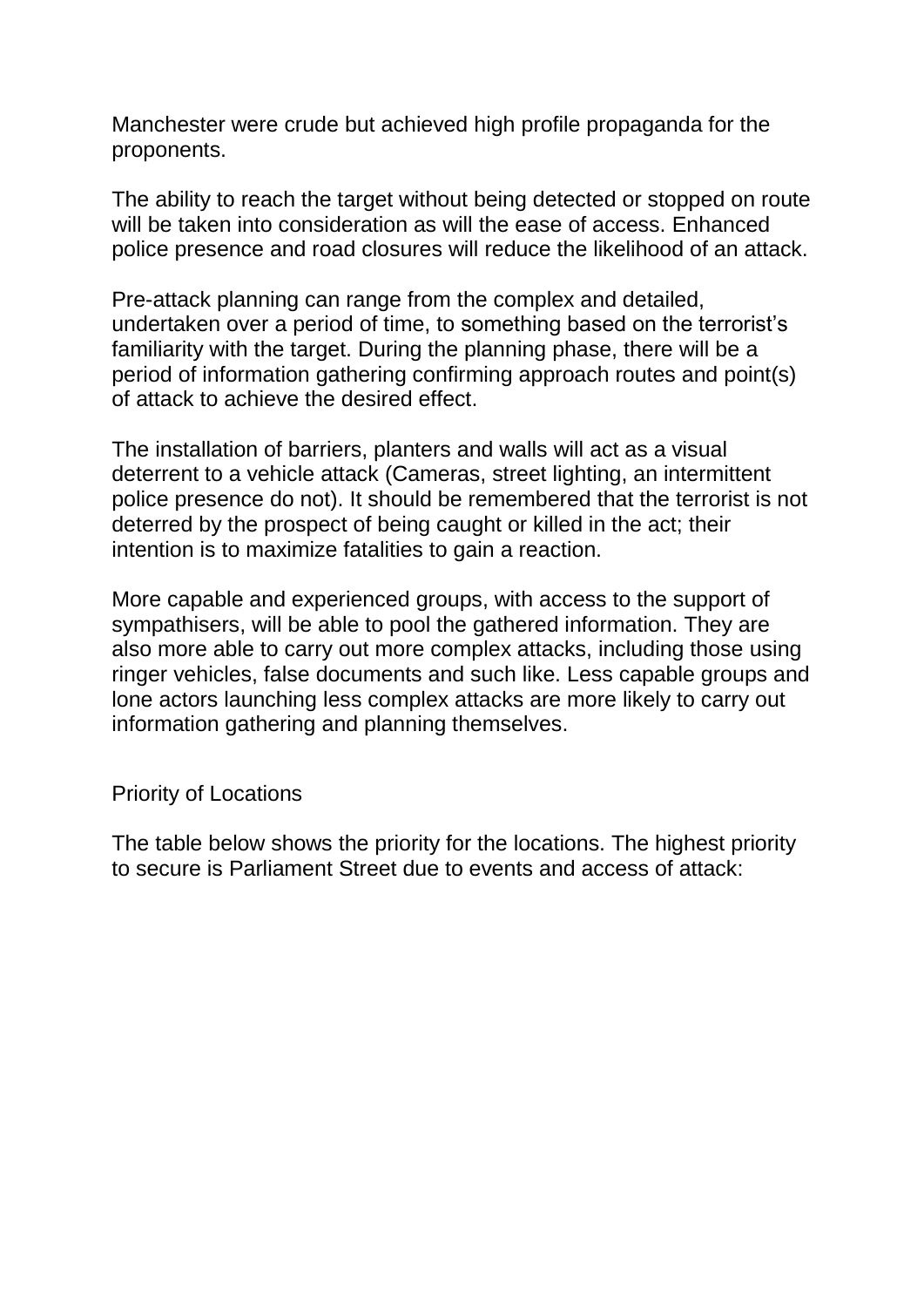| Loc<br>No      | Location                                  |            |  |
|----------------|-------------------------------------------|------------|--|
| 11             | <b>Parliament Street</b>                  | Priority 1 |  |
| 12             | High Ousegate and<br>Spurriergate         | Priority 1 |  |
| 13             | <b>Coney Street</b>                       | Priority 1 |  |
| 14             | Davygate                                  | Priority 1 |  |
| 20             | <b>Finkle Street</b>                      | Priority 1 |  |
| 21             | <b>Church Street</b>                      | Priority 1 |  |
| 22             | Jubbergate                                | Priority 1 |  |
|                |                                           |            |  |
| 1              | High Petergate                            | Priority 2 |  |
| $\overline{2}$ | <b>Minster Yard East</b>                  | Priority 2 |  |
| 3              | The Queen's Path                          | Priority 2 |  |
| 4              | <b>Chapter House Street</b>               | Priority 2 |  |
| 5              | <b>College Street</b>                     | Priority 2 |  |
| 6              | Deangate                                  | Priority 2 |  |
| 7              | Goodramgate                               | Priority 2 |  |
| 8              | St Andrewgate                             | Priority 2 |  |
| 9              | Colliergate                               | Priority 2 |  |
| 10             | Shambles                                  | Priority 2 |  |
| 15             | Stonegate                                 | Priority 2 |  |
| 16             | Lendal                                    | Priority 2 |  |
| 17             | <b>Blake Street</b>                       | Priority 2 |  |
| 18             | Bootham Bar (High<br>Petergate)           | Priority 2 |  |
| 19             | <b>West Window</b><br>(Precentor's Court) | Priority 2 |  |

\* Priority 1 locations to be installed first in order to protect Parliament Street during events. \*Priority 2 locations installation order to be confirmed.

Whilst the proposed scheme comprises 22 locations and covers a large area of York City Centre it is recognised that some places are more likely to be at risk from a threat perspective than others. With this in mind the locations have been categorised as either Priority 1 or Priority 2, with 1 being the highest rating.

The basis on which the locations have been prioritised has comprised their position within the city centre, usage, vulnerability, and pedestrian and traffic flow. Given the size of the overall scheme it is not feasible to install all the measures as one continuous programme of works due to restrictions such as budgetary constraints, timing of street closures, community disruption and the holding of local events. Therefore, it is necessary to prioritise those locations which are deemed to be the most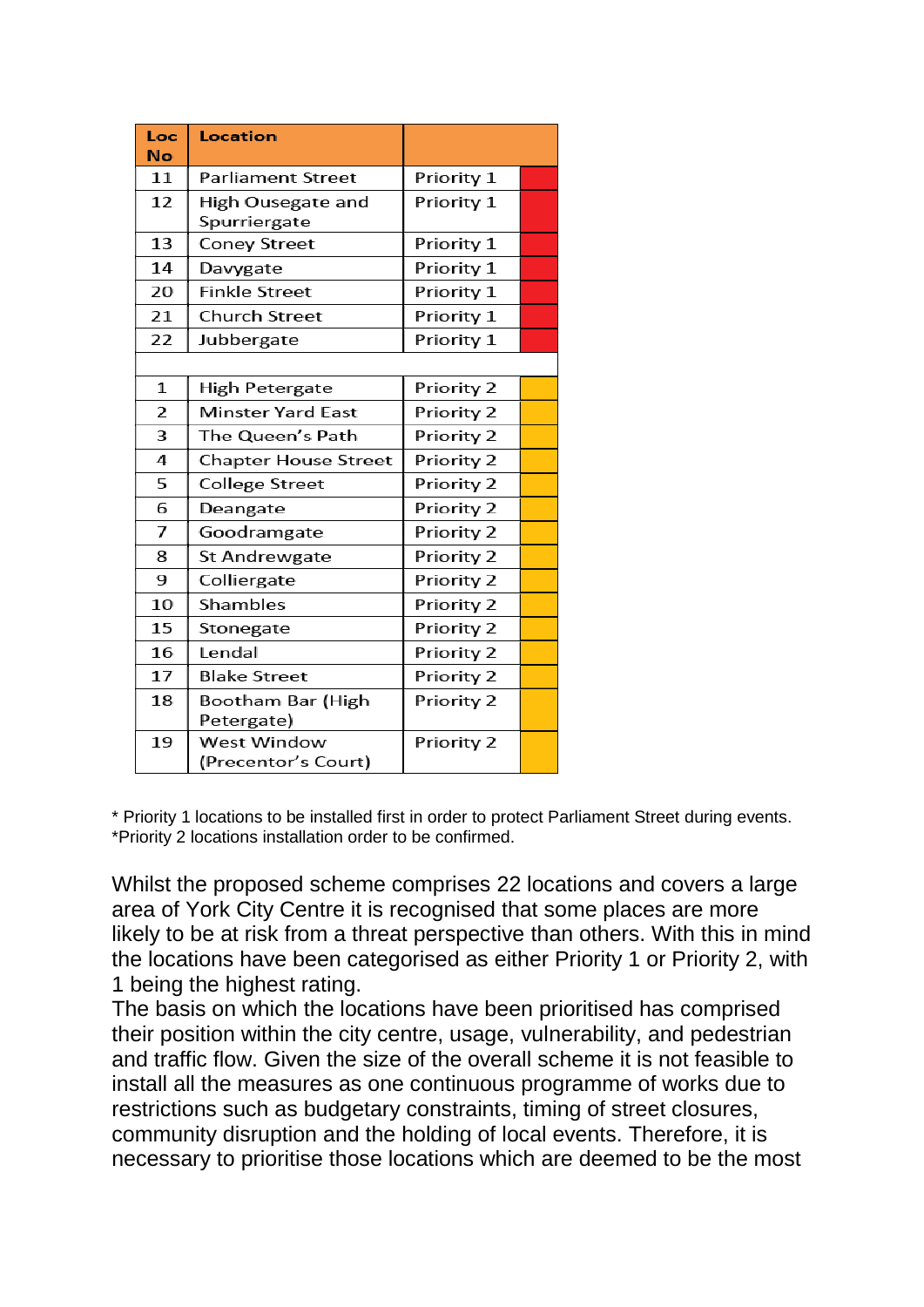vulnerable and could be undertaken within an achievable programme of works which offers the most scope for the protection of crowded places in an iconic city.

The heart of the city is centred on Parliament Street, Spurriergate and Coney Street. These are the main shopping streets in the city and as such attract a large number of visitors. At any given time, there is a high footfall and coupled with dwell time this presents an ideal location for those with hostile intent. Furthermore, many events such as festivals and markets take place on Parliament Street and in the surrounding area and it serves as the focal point for other civic occasions. These occur throughout the year and attract large numbers of visitors, especially at times such as Christmas and during the summer months. Having identified the three streets as those at most risk of attack within the scheme, it resulted in them as being categorised as Priority 1 locations. In order to provide the necessary protection to the area it is necessary to prevent vehicular access by installing HVM measures. Placing these measures at the ends of Parliament Street, Spurriergate and Coney Street does not provide complete protection due to the other streets which also provide access to the area. These routes include Davygate, Finkle Street, Church Street and Jubbergate. It is necessary therefore to install HVM measures to prevent vehicular access to these streets and in turn Parliament Street, Spurriergate and Coney Street. Because these streets are linked directly to Parliament Street, Spurriergate and Coney Street they too must be categorised as Priority 1. They are also streets which experience the same levels of pedestrian footfall and dwell time as Parliament Street, Spurriergate and Coney Street.

St Sampson's Square which sits within the city centre area will also be afforded protection by the installation of HVM measures at the specified locations identified as being Priority 1. This square has significant events situated within its confines throughout the year and would be likely location for those with hostile intent.

Priority 2 locations have been determined on the basis that HVM measures need to be installed at these points however the threat is not as great as those listed as Priority 1. These locations are situated around the periphery of the main city centre and provide pedestrian and vehicular access to those areas identified as being Priority 1. Measures would be installed following the completion of the Priority 1 locations. Priority 2 areas do not have the same volume of pedestrians as those listed as Priority 1, and whilst they are still considered to be vulnerable to